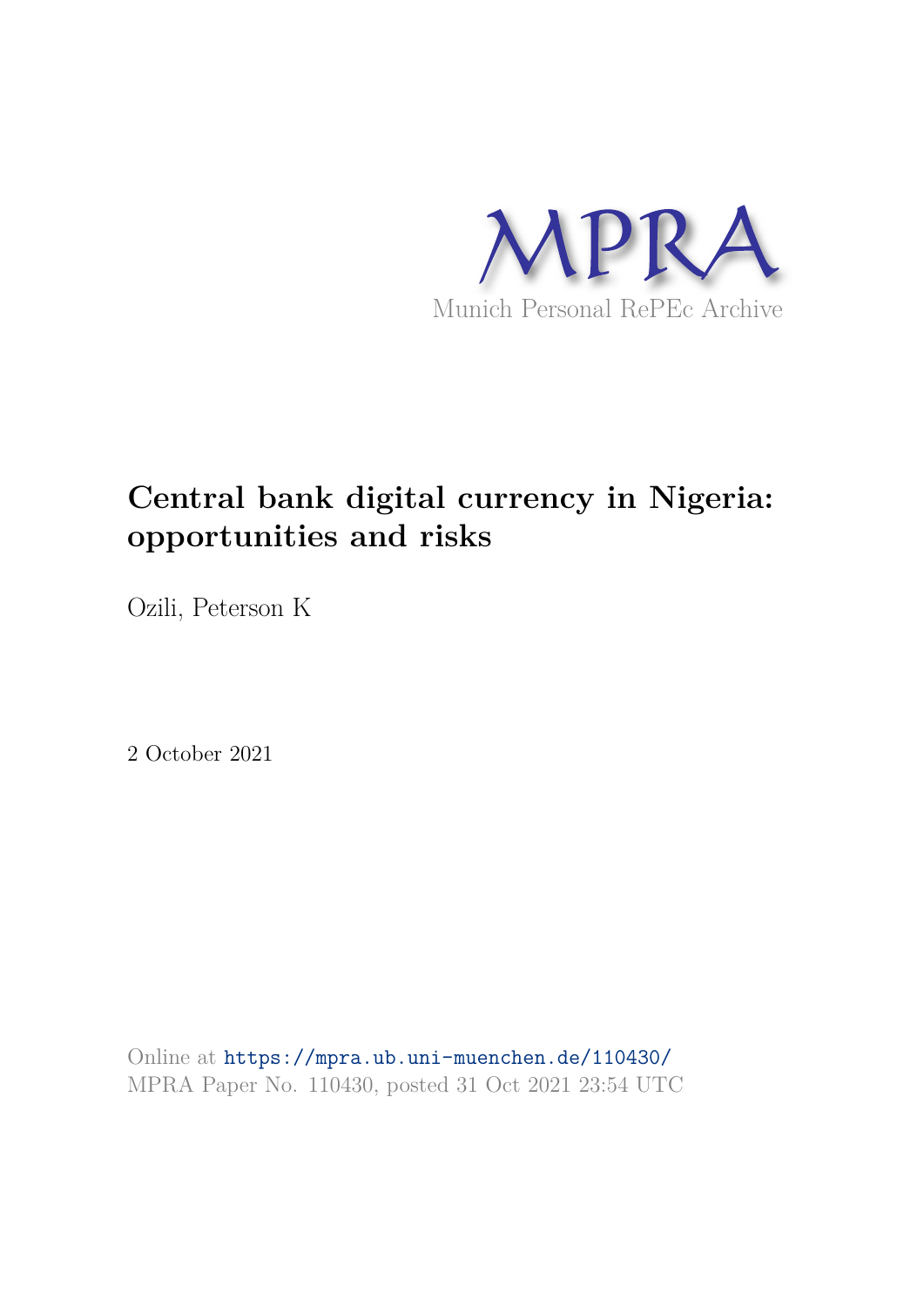# **Central bank digital currency in Nigeria: opportunities and risks**

**Peterson K. Ozili** 

#### **Abstract**

Nigeria is the first African country to issue a central bank digital currency (CBDC) or fiat digital currency. The eNaira CBDC was issued as a money equivalent to be used alongside with paper Naira. This paper identifies the features, opportunities and risks of the central bank digital currency (CBDC) in Nigeria, also known as the eNaira. The opportunities which CBDC present to Nigeria include improved monetary policy transmission, convenience, efficient payments and increased financial inclusion. Some identified risks include digital illiteracy, increased propensity for cyber-attacks, data theft, and the changing role of banks in a full-fledged CBDC economy. This article contributes to the literature by evaluating the pros and cons of fiat digital currency such as a central bank digital currency.

**Keywords**: central bank digital currency, eNaira, blockchain, CBN eNaira, cryptocurrency, central bank, CBDC, bitcoin, payment system, fiat digital currency, distributed ledger, Nigeria.

**JEL code**: E51, E58, N17, O55.

**This paper was presented at the 5th International Applied Social Sciences Congress (C-IASOS – 2021) hosted by Malta University, Izmir Kavram Vocational School, and Aydin Adnan Menderes University on October 07-09, 2021.**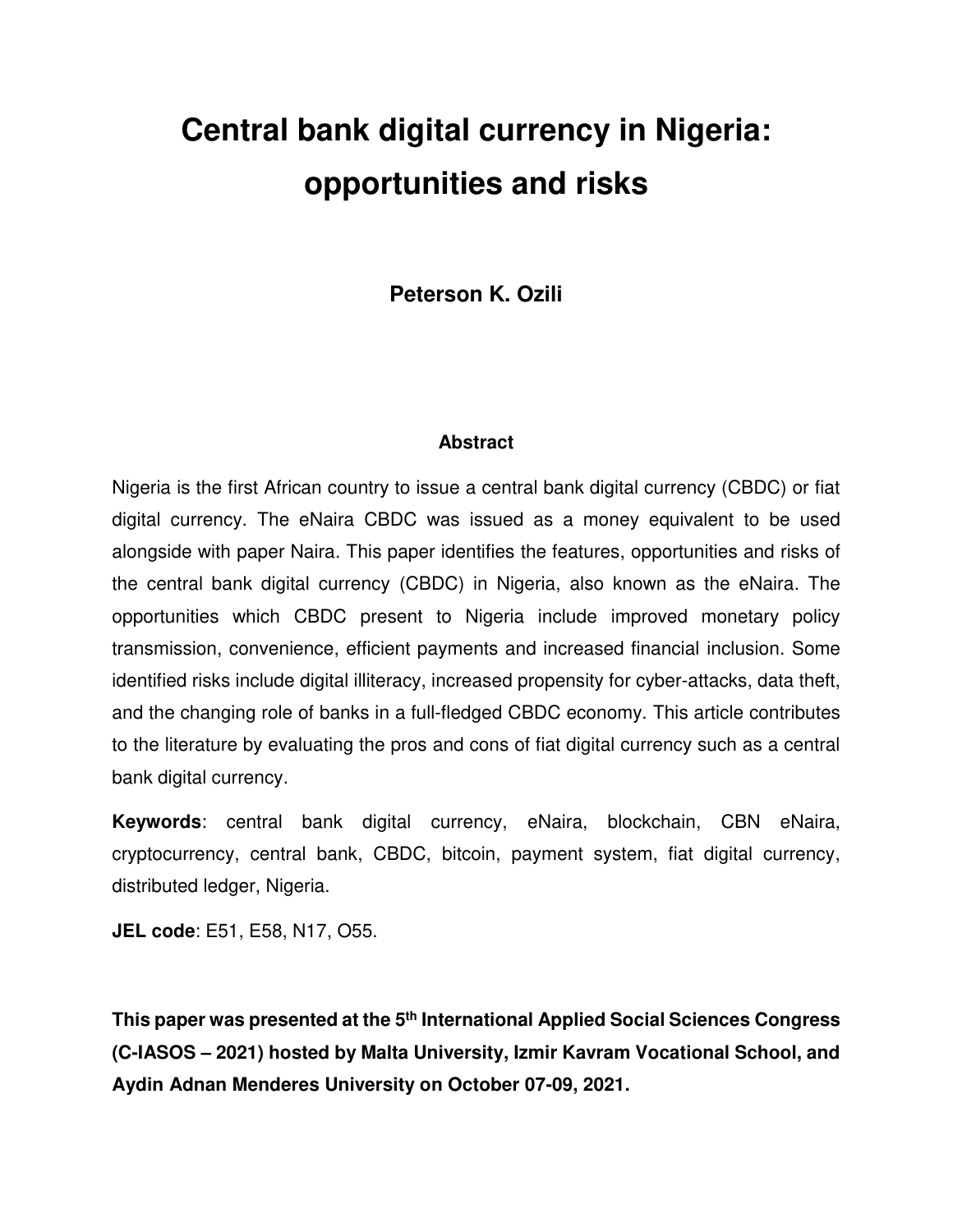## **1. Introduction**

A Central Bank Digital Currency (CBDC) is a fiat currency in electronic form issued by a Central Bank. Debates about CBDCs emerged in the global scene during the meteoric rise of private cryptocurrencies, such as bitcoin, in 2019. Increased use of cryptocurrencies by citizens led governments to begin to think about a fiat digital currency, and determine whether there is sufficient merit in creating a central bank digital currency.

Today, some Central Banks have reached an advanced stage in testing CBDCs. For example, China has issued a CBDC. Countries like Sweden, Bahamas, France, Philippines, Japan, Turkey, Switzerland and Ghana are testing their capability to issue a CBDC. Meanwhile, other countries, like the US, have not found a compelling need to issue a CBDC yet.

Some Central Banks have issued, or plan to issue, a CBDC as a counter-reaction to the increased use of cryptocurrencies in the economy. Other Central Banks plan to issue CBDC as a money equivalent to be used alongside with paper money and any permitted private cryptocurrency such as bitcoin.

In Nigeria, the Central Bank barred financial institutions from facilitating cryptocurrency transactions on the 5<sup>th</sup> of February 2021. The Central Bank asked financial institutions to close all cryptocurrency-related accounts. Subsequently, the Central Bank in mid-2021 announced that it will issue a pilot central bank digital currency in October, 2021. The digital currency project was tagged 'Project Giant' by the Nigerian Central Bank. The Central Bank's move to create a CBDC arose from four sources: (i) the issuance of CBDC by other Central Banks, (ii) the embrace of cryptocurrencies by Nigerian citizens, (iii) the potential for increased criminal activity when cryptocurrencies are used to make payments, and (iv) the need to harness the numerous benefits of a trusted, governmentissued digital currency for the Nigerian economy.

Given the local circumstances in Nigeria, and the widespread interest in cryptocurrencies by economic agents especially by individuals and businesses, questions have begun to arise about the risks and opportunities of CBDC in Nigeria, how the Nigeria CBDC or eNaira will be used in Nigeria, whether it will be well-received by citizens, and how it can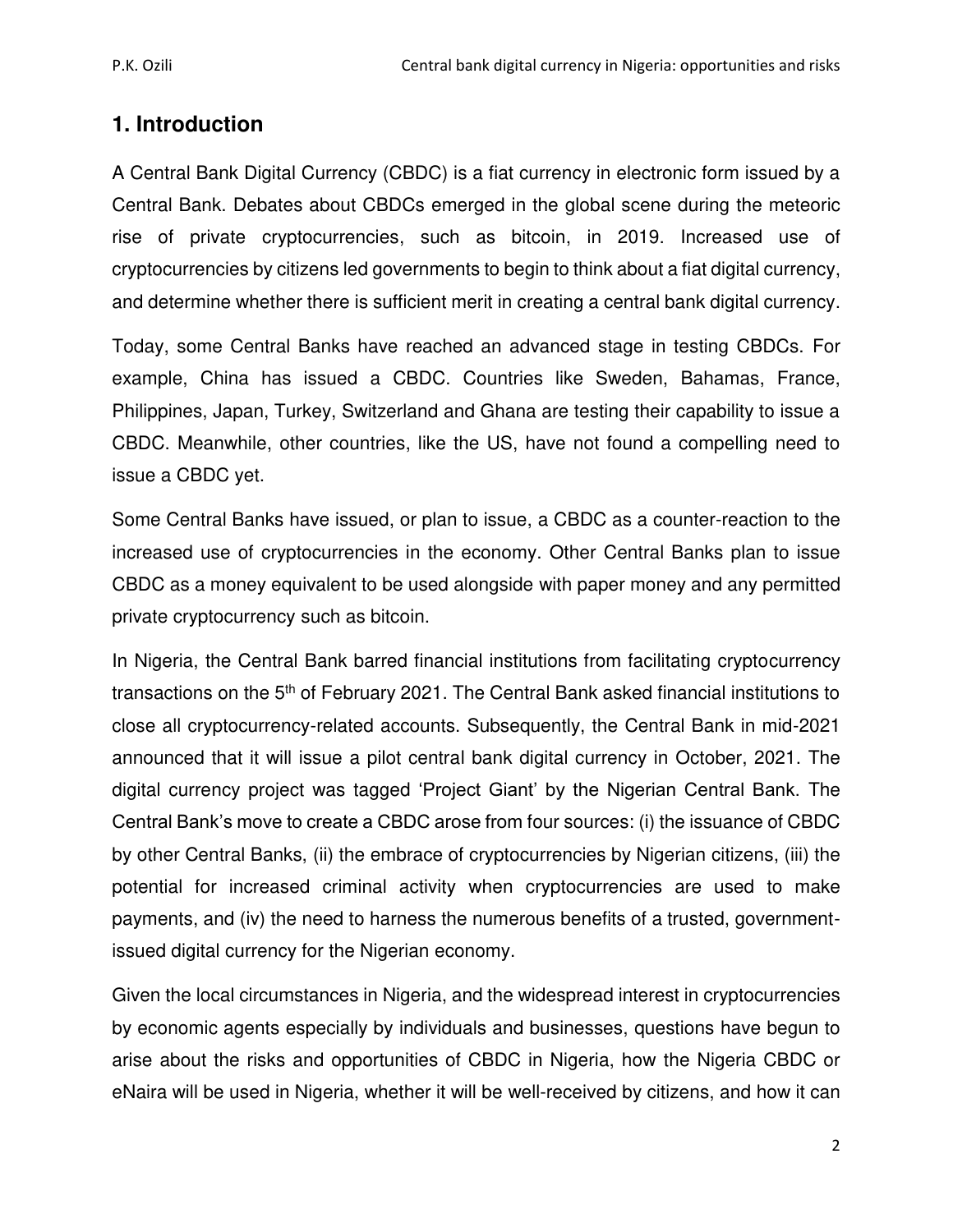solve some of the problems associated with paper Naira. In this paper, I address the first question on the opportunities and risks of CBDC.

This paper contributes to the emerging literature on central bank digital currencies. It contextualizes the Nigerian CBDC experiment, and offer arguments in support of a CBDC while identifying risks associated with the CBDC in Nigeria. This paper also contributes to the monetary economics literature. This paper contributes to the literature by showing that CBDCs are a distinct type of fiat money, which is different from the historical forms of money in terms of its design and use. This article also contributes to the literature by evaluating the pros and cons of a fiat digital currency.

The rest of the paper is organized as follows. Section 2 presents a review of the existing literature. Section 3 describes some features of Nigeria's CBDC. Section 4 highlights the opportunities or benefits of the central bank digital currency for Nigeria. Section 5 highlights the risks of the central bank digital currency. Section 6 concludes.

## **2. Literature review**

Ozili (2019) show that blockchain is a ledger that record transactions involving digital currencies including cryptocurrencies and central bank digital currency. Bordo and Levin (2017) show that CBDCs are useful for transparent conduct of monetary policy. They show that CBDC can serve as a costless medium of exchange, secure store of value, and stable unit of account. Engert and Fung (2017) show that the relevance of CBDC in facilitating retail payments depends on the specific attributes of the CBDC such as whether the CBDC bears interest or is non-interest bearing. Barontini and Holden (2019), in a survey of studies on CBDC show that many Central Banks are progressing from conceptual work into experimentation, proofs-of-concept, and are in cooperation with other Central Banks. Only few Central Banks are proceeding to the pilot stage with CBDCs, and even fewer Central Banks see the issuance of a CBDC as a short or medium term goal. Ozili (2021a), in a survey of CBDC adoption in Africa, show that over 70 per cent of African countries do not show any interest in adopting a central bank digital currency, while on three African countries have a robust payments infrastructure to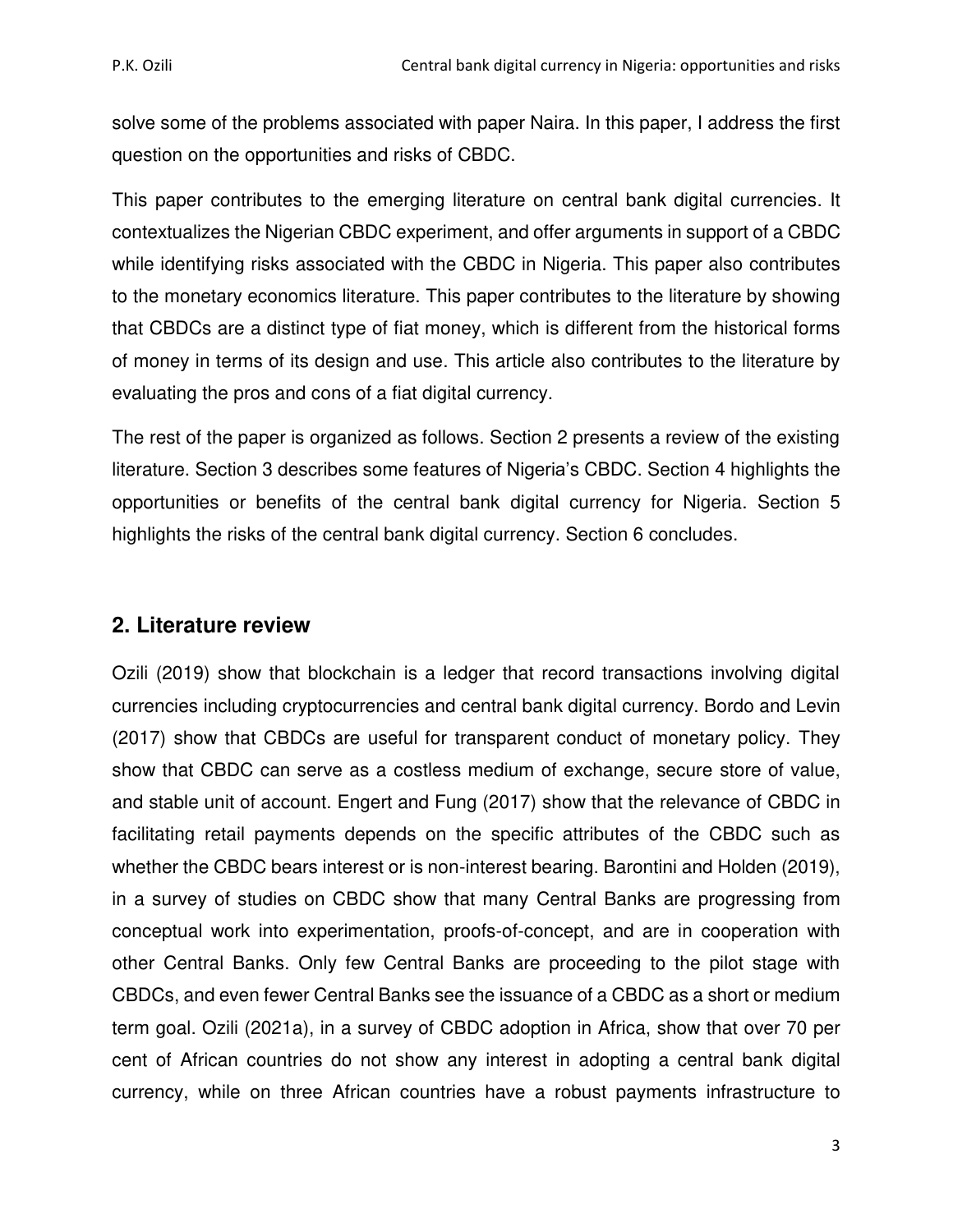support a CBDC. Grym et al (2017) show that CBDC will not only enable the general public to hold CBDC, it will also have significant implications for other areas of central bank policy. Andolfatto (2021) investigates the impact of CBDC on banks, and find that interest-bearing CBDC will increase financial inclusion, diminish the demand for cash and expand the depositor base of banks if the added competition compels banks to raise their deposit rates. Davoodalhosseini (2021) investigates the optimal monetary policy when only cash, only CBDC, or both cash and CBDC are available to agents in Canada. He finds that a more efficient allocation can be implemented by using CBDC than with cash if the cost of using CBDC is not too high. Also, the welfare gains of introducing CBDC are estimated at 0.64% for Canada. Wadsworth (2018) finds that the pros and cons of a Central Bank issued digital currency are mixed across each of the different Central Bank functions. Ozili (2021b) describes how the creation of a central bank digital currency can lead to the collapse of digital currencies including cryptocurrencies and bitcoins. Ozili show that Central Banks will leverage on their monetary powers and the trust that citizens have in government-backed money. This will give Central Banks strong incentives to issue a central bank digital currency. He further stressed that the issuance of a central bank digital currency can erode trust in cryptocurrencies, and can lead to the collapse of cryptocurrencies although not immediately.

## **3. Features of the Nigerian central bank digital currency – the eNaira**

## **3.1. Design of the Nigerian central bank digital currency, the eNaira**

Below are some of the design features of the eNaira at inception.

- The eNaira is designed to be the same Naira with more possibilities
- The eNaira platform can be found at: https://enaira.gov.ng/
- **Nigeria operates a two-tier retail CBDC model.**
- The eNaira is designed to enhance the structure of participating financial institutions instead of replacing them. The Nigerian CBDC model retains financial institutions as intermediaries between the Central Bank and customers.
- The eNaira is designed to be a legal tender in Nigeria.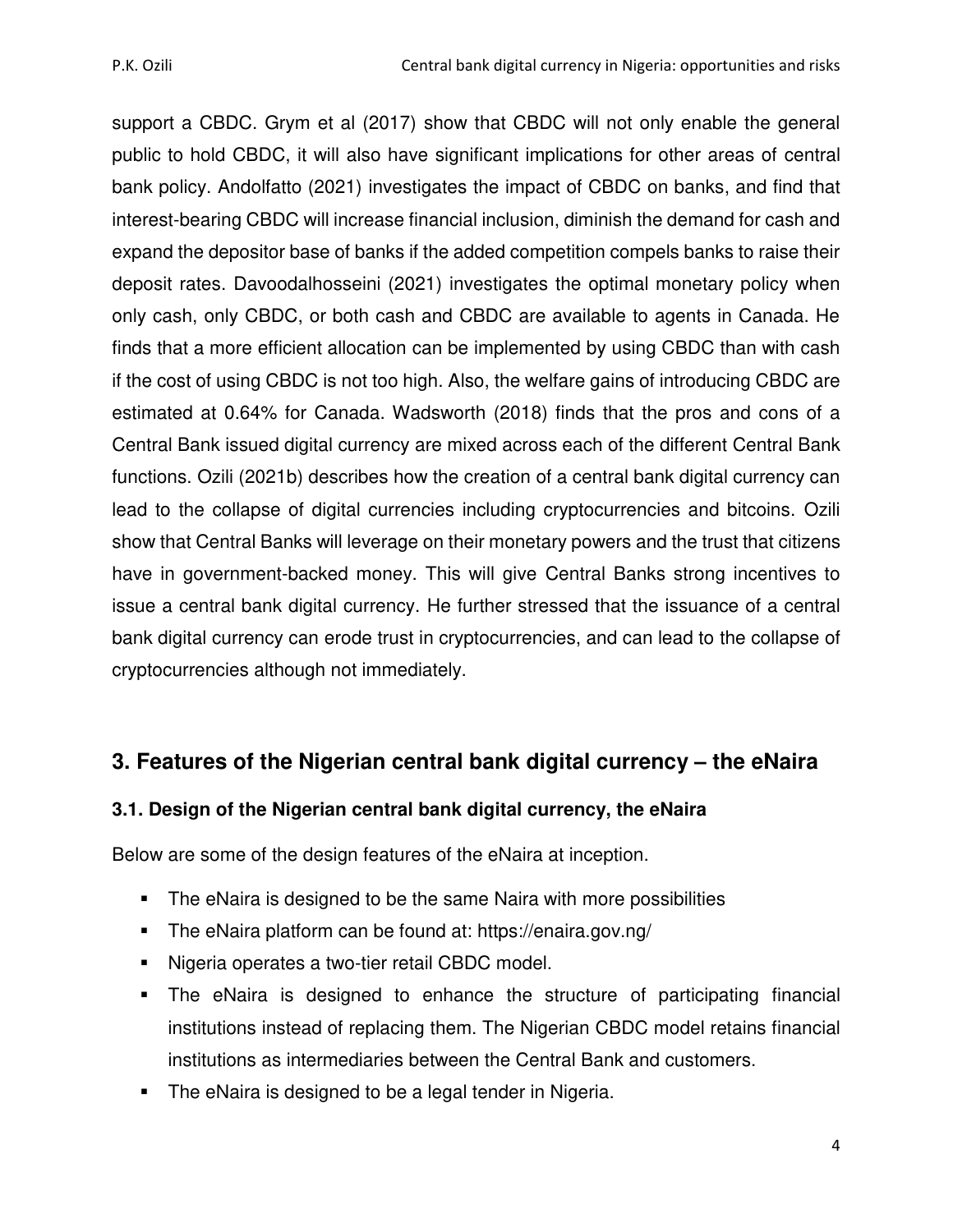- **The eNaira is designed to have a non-interest-bearing status.**
- **The eNaira is designed to have a transaction limit for customers.**
- **The eNaira is designed to have a value-based transaction limit.**
- **The eNaira data is stored securely on a cloud server.**
- The eNaira will be held in an account-based wallet, also known as the eNaira speed wallet.
- All data and personally identifiable information will not be stored on the blockchain ledger for security reasons.
- The eNaira technology leaves behind an audit trail to trace all financial transactions.
- The eNaira is offered via a tiered AML/KYC approach. It uses the National Identification Number (NIN) and the Bank Verification Number (BVN) as unique identifiers.
- **The eNaira can be used without an internet-enabled phone.**
- **The eNaira is designed to offer settlement finality.**
- **The eNaira is designed to be delivered through a collaboration between the Central** Bank and participating financial institutions. Financial Institutions will act as the bridge between customers and the Central Bank so that financial institutions can offer customer support services on inquiries about the eNaira.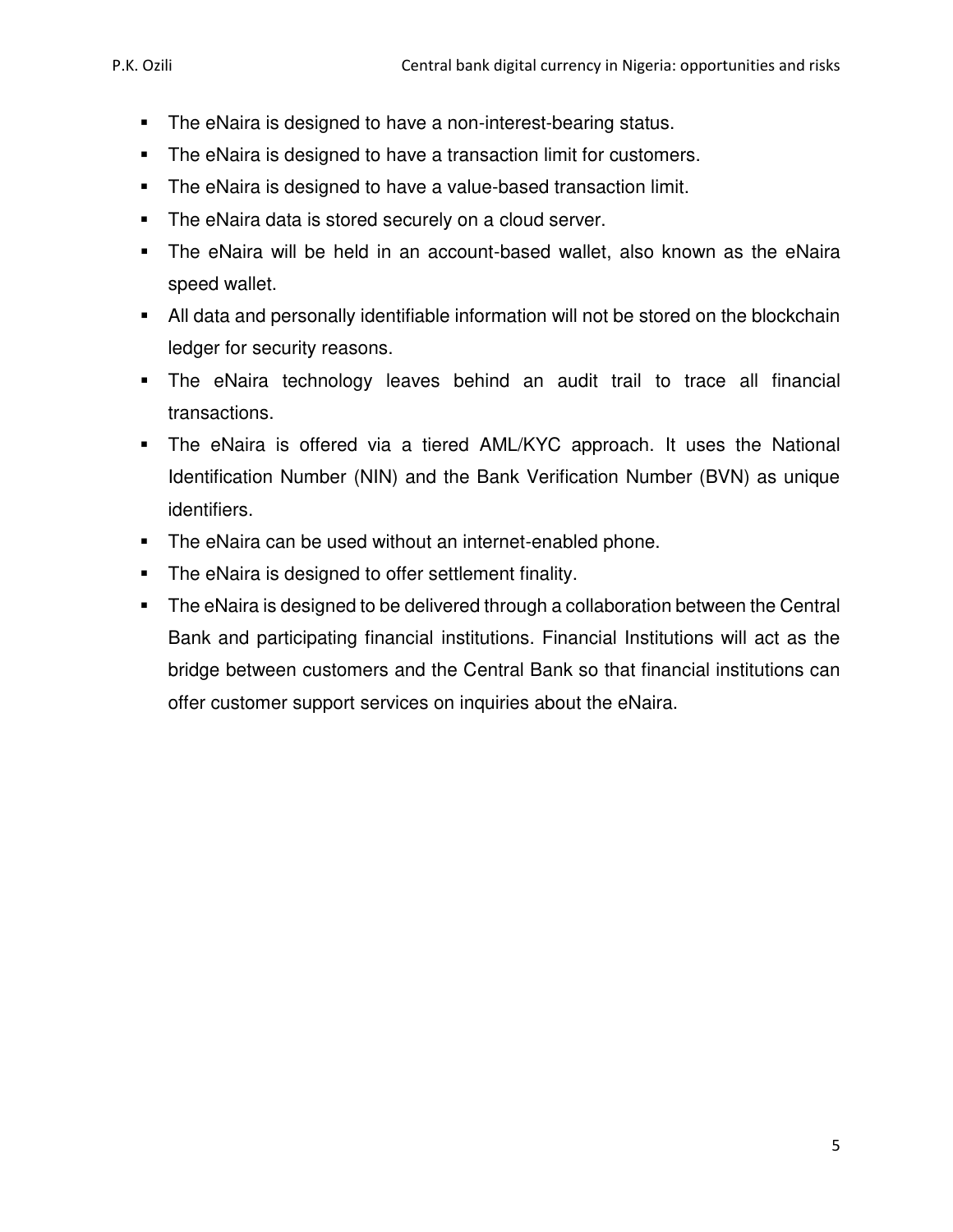#### **3.2. Consumer Wallet Tier Structure**

| <b>Tier</b>    | Category                   | <b>Transaction limit</b> | <b>Requirement to</b>    | <b>Regulatory validation</b>   |
|----------------|----------------------------|--------------------------|--------------------------|--------------------------------|
|                |                            |                          | make payment             |                                |
| $\mathbf{0}$   | Non-Account Holders        | Daily Transaction        | Telephone Number         | Must provide passport          |
|                |                            | Limit: #20,000           | (whose National          | photograph, name, place and    |
|                |                            |                          | Identification           | date of birth, gender, address |
|                |                            | Cumulative total:        | Number (NIN) is          | and telephone number           |
|                |                            | ₦120,000                 | yet to be validated      |                                |
|                |                            |                          | by NIMC)                 |                                |
| $\mathbf{1}$   | <b>Non-Account Holders</b> | <b>Daily Transaction</b> | <b>Telephone Number</b>  | Must provide passport          |
|                |                            | Limit: #50,000           | (whose NIN is            | photograph, name, place and    |
|                |                            |                          | already validated        | date of birth, gender, address |
|                |                            | Cumulative total:        | by NIMC)                 | and telephone number           |
|                |                            | ₦300,000                 |                          |                                |
| $\overline{2}$ | <b>Account Holders</b>     | Daily Transaction        | <b>Bank Verification</b> | Must provide BVN,              |
|                |                            | Limit: #200,000          | Number (BVN)             | Tier 1 requirement plus        |
|                |                            |                          |                          | evidence of ID                 |
|                |                            | Cumulative total:        |                          |                                |
|                |                            | N500,000                 |                          |                                |
| 3              | <b>Account Holders</b>     | Daily Transaction        | <b>Bank Verification</b> | Full KYC requirement as        |
|                |                            | Limit N1,000,000         | Number (BVN)             | stipulated in the CBN AML/CFT  |
|                |                            |                          |                          | regulations                    |
|                |                            | Cumulative total:        |                          |                                |
|                |                            | ₦5,000,000               |                          |                                |

#### **3.3. Participants in the digital currency program**

**1. The Central Bank**: As the sole monetary authority, the Central Bank of Nigeria will oversee the issuance, distribution, redistribution, monitoring and destruction of the first product component of the central bank digital currency or the eNaira. This means that, at the initial stages of the digital currency program, only the Central Bank will issue, redeem, distribute, monitor or destroy the eNaira.

**2. Licensed financial institutions**: Another participant in the Nigerian digital currency program is licensed financial institutions. They will be allowed to request specific quantities of the central bank digital currency. They will manage the central bank digital currency across their bank branches in different parts of the country. Licensed banks in Nigeria will invite their customers to register for the eNaira. They will provide reporting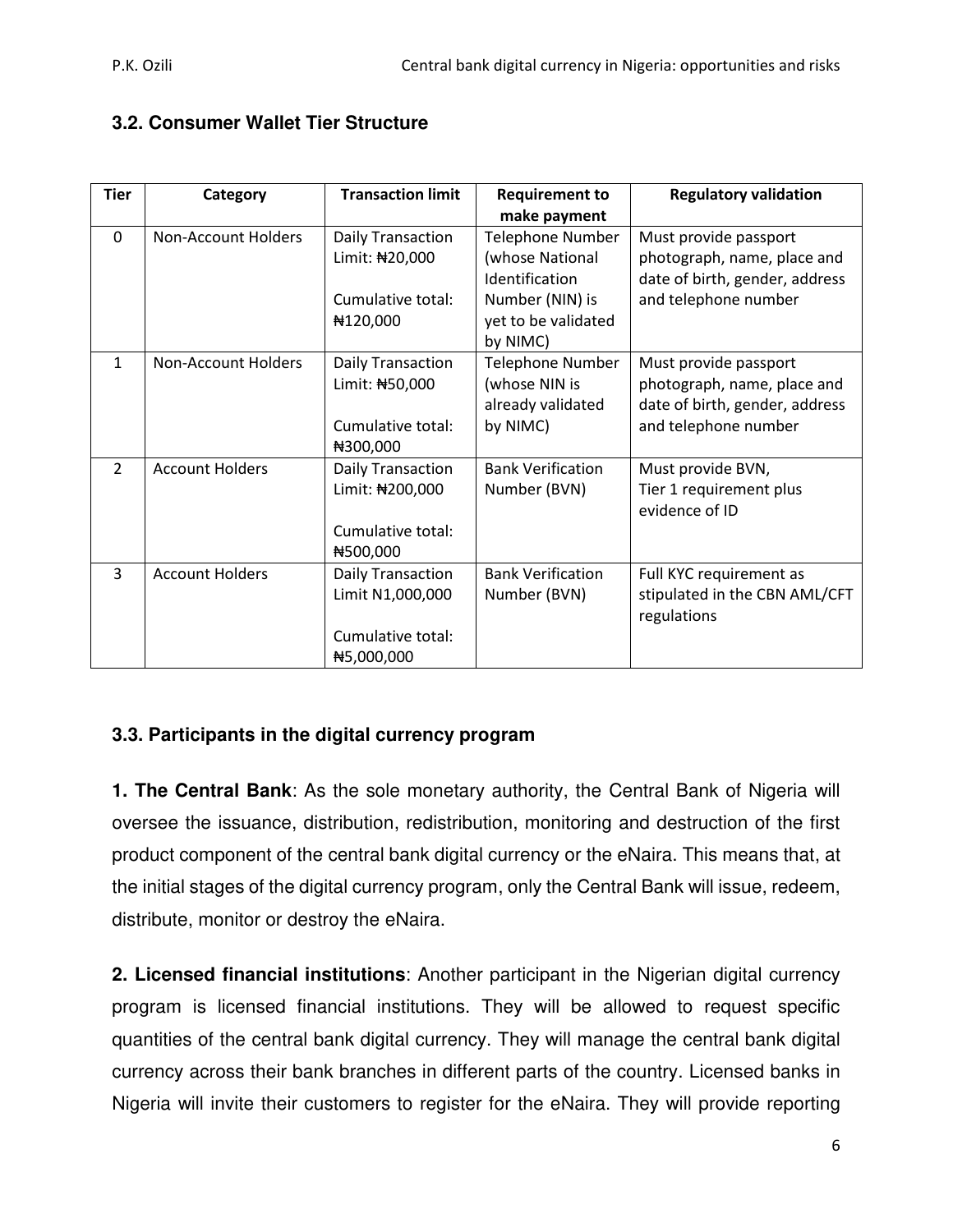and accountability to the Central Bank on the distribution and use of the eNaira. Licensed financial institutions will also be required to maintain high levels of Know-Your-Customer (KYC) identity and Anti-Money Laundering (AML) capabilities using sophisticated monitoring software or tools.

**3. Government agencies**: Government agencies will be able to enroll into the central bank digital currency program. This will allow government agencies to process all digital currency payments received or sent to other government agencies, citizens and businesses in an efficient and convenient manner.

**4. Merchants**: Merchants will be allowed to provide remote payment solutions at low cost for digital currency transactions. The eNaira speed wallet issued to merchants will have online transfer capabilities, transactions analyses and reconciliation features for customers.

**5. Retail Consumers**: Retail customers will have an eNaira speed wallet and a security token. The eNaira speed wallet architecture has innovative features, including userfriendly designs and advanced privacy and security features. Users will be able to pay for goods and utilities with the tap of a button, thereby, providing convenience to users. Retail customers will be able to purchase specific quantities of the eNaira using the Naira they already have in their bank accounts. After purchase, the Naira account of customers will be debited while the eNaira wallet of customers will be credited with the value purchased. Also, the Naira will be exchanged for the eNaira at a rate of 1:1. In other words, one Naira will be equal to one eNaira.

#### **3.4. Policy objectives of the eNaira**

The policy objectives of the eNaira are:

- To facilitate micro-payment
- To offer a low-cost transactional platform, and
- To become a catalyst for the digital economy in Nigeria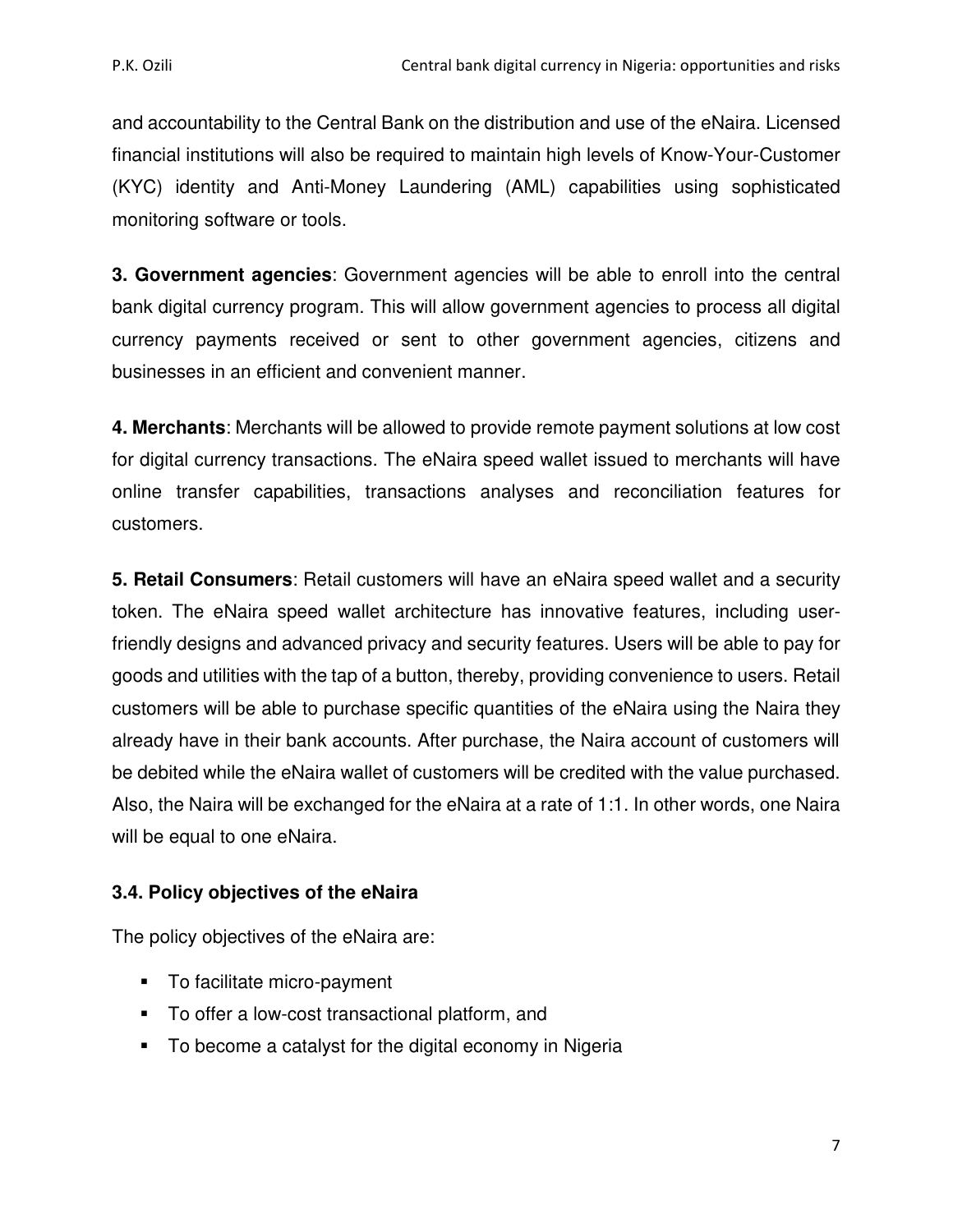## **4. Opportunities or benefits of the eNaira**

A central bank issued digital currency (CBDC) has several opportunities for the Nigerian economy. They include the following:

- **i** it will enhance the transmission of monetary policy
- the government will be able to send direct payments to citizens using the eNaira
- **i** it can further improve the drive towards cashless policy
- **t** it will offer cash alternatives and reduce the dependence on cash
- **i** it will promote diversified payment options in the country
- **i** it can make diaspora remittances faster and cheaper
- it will increase financial inclusion because consumers do not need to have a bank account to hold a CBDC or the eNaira.
- **t** it will improve trust and efficiency in the management of the Nigerian currency
- it will reduce the cost of cash management by reducing the cost of handling cash, reducing the cost of printing cash, and reducing the cost of cash destruction, thereby saving cost for the government.
- **if will reduce settlement risk**
- **ullet** it will simplify cross-border transactions
- it will reduce illegal activities such as fraud and money laundering. This is because digital payments and transfers using the eNaira will be easier to identify and trace back to the unique ID of the originator, thereby reducing fraud risk and money laundering risk. It will also prevent funds from being hidden and transferred outside the financial system.
- the eNaira will create easy access to financial services at remote areas that have suffered from financial exclusion for many years
- **tax evasion will become history in Nigeria when eNaira is used to make payments** for goods and services. The eNaira will make taxable assets traceable and will enforce transparency in the taxation system, thereby increasing tax revenue to the government.
- eNaira will make cross border payments cheap and safe.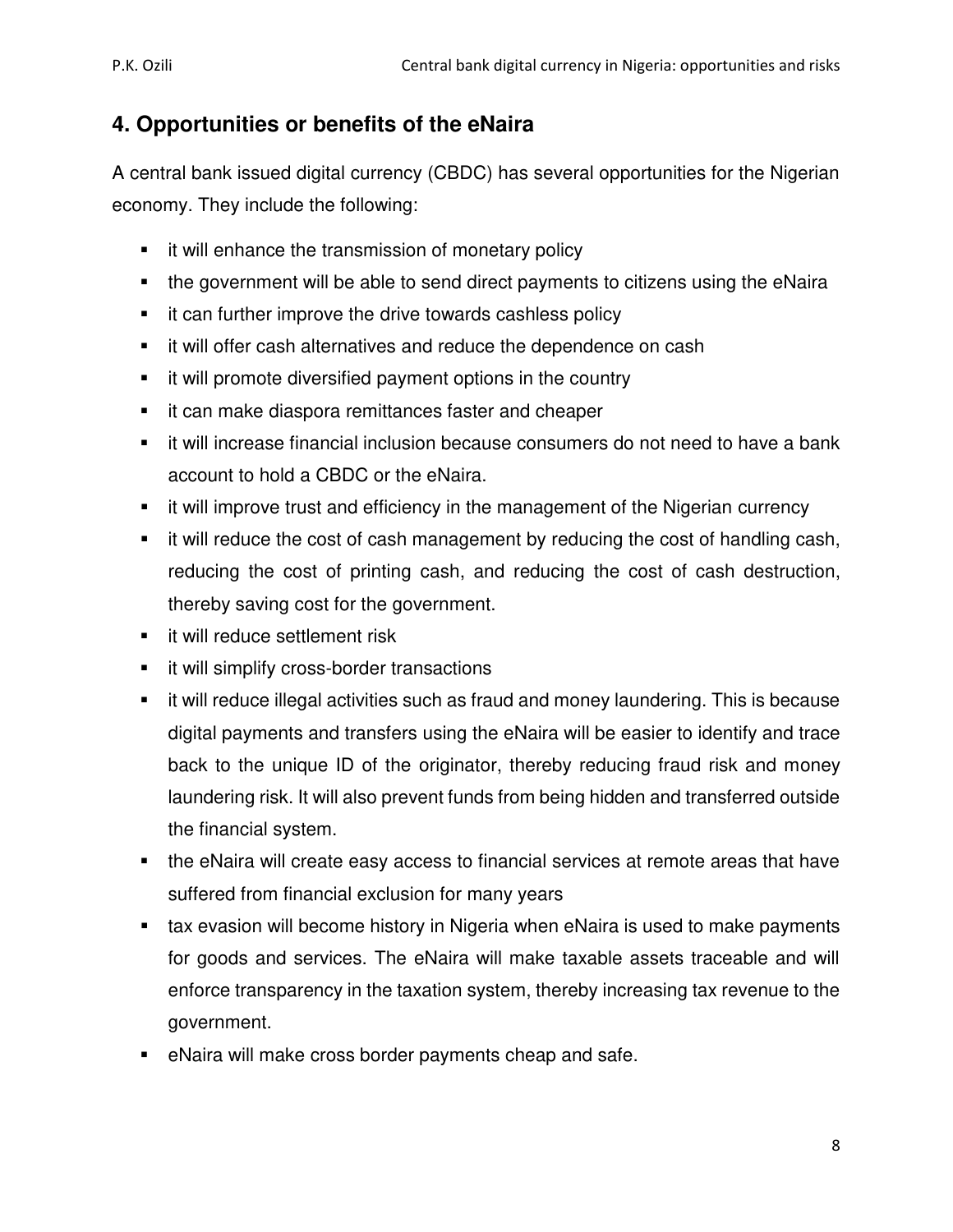## **5. Risks**

It will become necessary for the Central Bank to address some challenges, monitor CBDC risks on a real-time basis, and mitigate risks as they emerge.

Some areas to focus on include:

- **1. Rising digital illiteracy**: There is need to increase the level of digital literacy among the old and young population. These segments of the population, especially in the rural North, do not fully understand digital technologies, and may find it difficult to understand what digital currencies are. This will limit their ability to use the eNaira to the fullest to improve their welfare. To address this issue, there is need to introduce an extensive digital literacy program in the country, and also introduce an awareness program on how individuals can use the eNaira to improve their welfare.
- **2. Protecting users**: The Central Bank should ensure that the eNaira CBDC platform is able to: (i) protect the mobile data of all users of the eNaira, (ii) protect the bank application that users use to manage their eNaira holdings, and (iii) protect the mobile application and the backend server connectivity.
- **3. The propensity for cyber-attacks**: The Central Bank should encourage users to adopt additional state-of-the-art mobile security tools to protect their mobile data and application in order to avoid becoming targets of criminal organizations.
- **4. Data theft risks**: On the blockchain and CBDC platform, the Central Bank will need to adopt a multilayer defense system to avoid data breaches and hacking problems. The eNaira applications should have in-built systems that guard against malicious keyloggers, mobile malware, remote screen capturing, and careless screen sharing that can be used by organized crime networks to steal the eNaira.
- **5. The changing role of banks in a full-fledged CBDC economy**: In the future, digital currencies will encourage peer to peer (P2P) transactions that do not require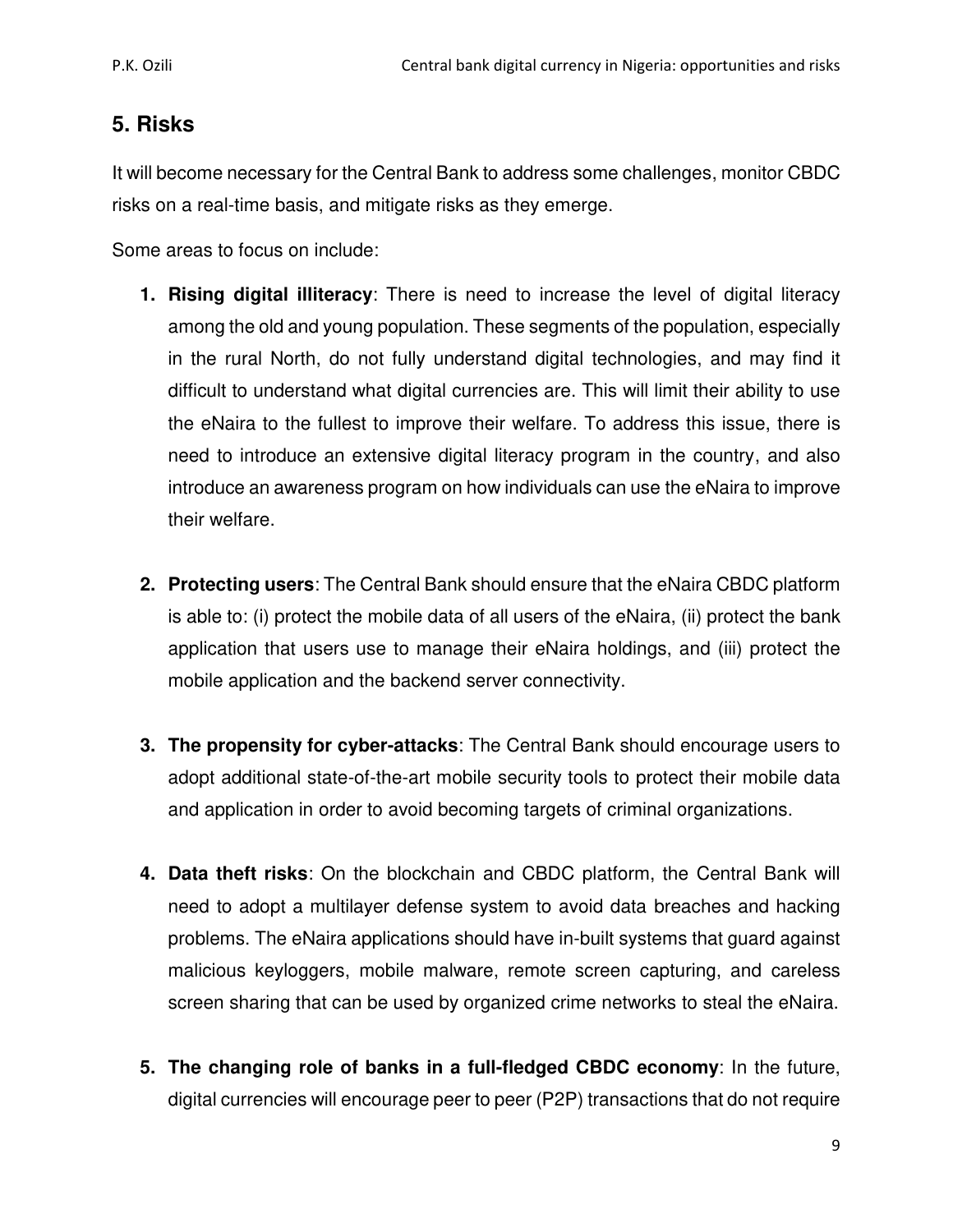a financial intermediary. This means that the significance of financial institutions in a full-fledged CBDC economy may diminish and can lead to loss of income for financial institutions. In the case of Nigeria, the Central Bank may need to review the operationalization of the eNaira to ensure that a CBDC economy does not have an adverse effect on licensed financial intermediaries in Nigeria.

## **6. Conclusion**

This paper discussed the opportunities and risks of central bank digital currency in Nigeria. The opportunities which CBDC present to Nigeria include improved monetary policy transmission, efficient payments, convenience, and increased financial inclusion. Some identified risks include digital illiteracy, increased propensity for cyber-attacks, data theft, and the changing role of banks in a full-fledged CBDC economy. Despite these risks, CBDC may solve many problems than it creates. The risks it poses will provide an opportunity for the Central Bank of Nigeria to learn, and improve the design of the CBDC and also improve the security features of the eNaira.

## **Reference**

Andolfatto, D. (2021). Assessing the impact of central bank digital currency on private banks. The Economic Journal, 131(634), 525-540.

Barontini, C., & Holden, H. (2019). Proceeding with caution-a survey on central bank digital currency. Proceeding with Caution-A Survey on Central Bank Digital Currency (January 8, 2019). BIS Paper, (101).

Bordo, M. D., & Levin, A. T. (2017). Central bank digital currency and the future of monetary policy (No. w23711). National Bureau of Economic Research.

Davoodalhosseini, S. M. (2021). Central bank digital currency and monetary policy. Journal of Economic Dynamics and Control, 104150.